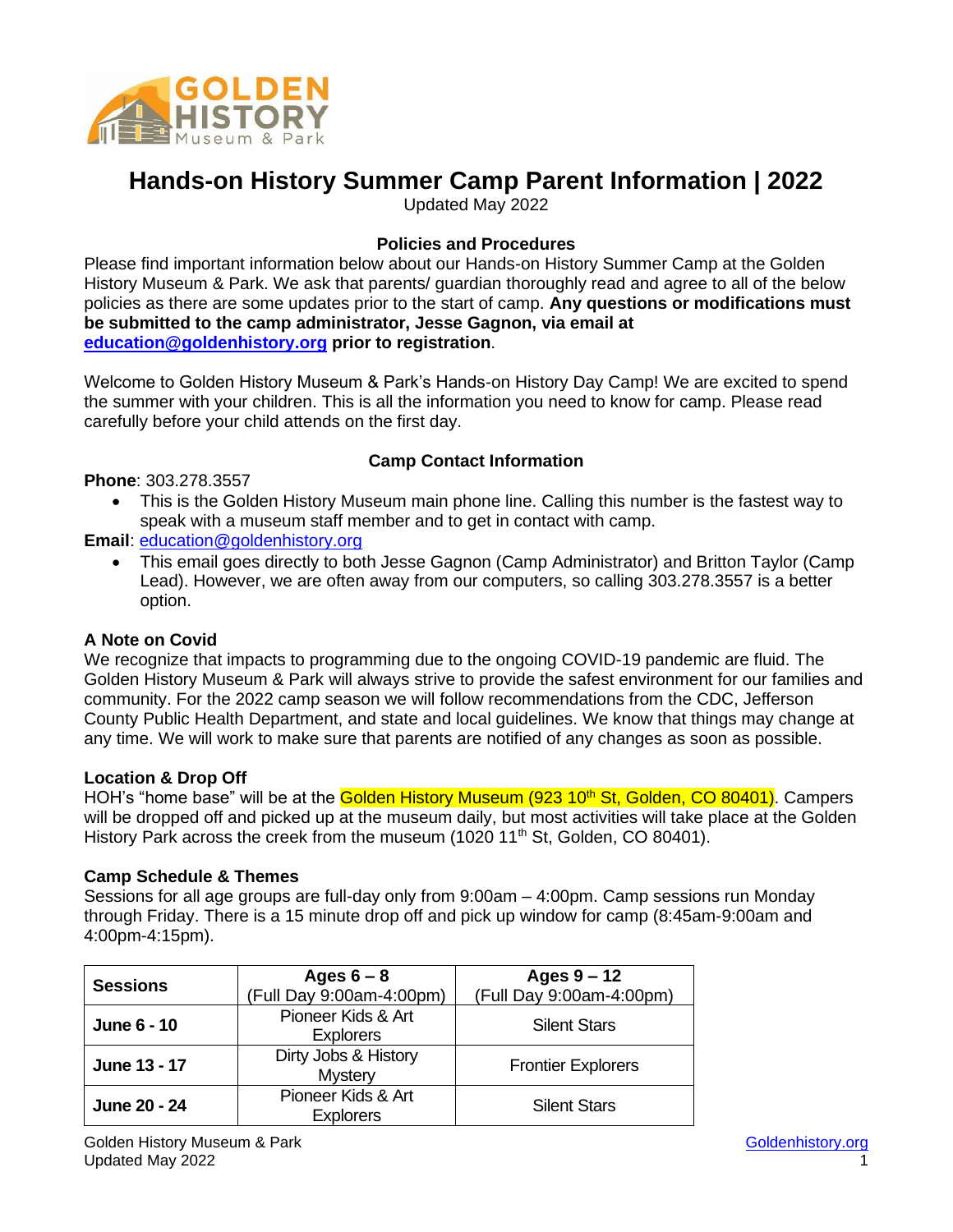| <b>June 27 - July 1</b> | Dirty Jobs & History<br><b>Mystery</b> | <b>Frontier Explorers</b> |  |
|-------------------------|----------------------------------------|---------------------------|--|
| No Camp July 4-8        |                                        |                           |  |
| <b>July 11-15</b>       | Pioneer Kids & Art<br><b>Explorers</b> | <b>Silent Stars</b>       |  |
| <b>July 18 - 22</b>     | Dirty Jobs & History<br><b>Mystery</b> | <b>Frontier Explorers</b> |  |
| <b>July 25 - 29</b>     | Pioneer Kids & Art<br><b>Explorers</b> | <b>Silent Stars</b>       |  |
| <b>August 1 - 5</b>     | Dirty Jobs & History<br><b>Mystery</b> | <b>Frontier Explorers</b> |  |

# **What to Bring**

*Please make sure that your child comes to camp each day with the following items. Please make sure all personal items are labeled.* 

- Water bottle at least 16 ounces
- Morning and afternoon snack
- Sack lunch (refrigerators and microwaves are *not* available) **We have a number of children attending with allergies. We ask that you do not pack peanuts or any nuts in camper snacks or lunches.**
- Backpack to carry all personal items
- Closed-toed, comfortable shoes for walking & playing games
- Sunscreen & hat (please put sunscreen in a plastic bag and label it with your child's name)
- A sweatshirt, fleece, or rain jacket in case of inclement weather

#### **What Not to Bring to Camp**

- Personal items & toys
- Technology
- Cell phones: *We know that parents want children to have access to a phone in case of emergencies. But we ask that children keep any cell phones in their backpack so that they can take advantage of all our fun camp activities.*

# **Medications**

Any medication that is required should be taken before or after the program or administered by a parent or the camper during the program. **Staff are not authorized to administer medication during camp.** Emergency medication must be carried by and administered by the child unless previously arranged with the camp administrator. Please make sure your child's enrollment paperwork is updated with any important medical information.

#### **A Note on Allergies**

The Golden History Museum & Park does its best to accommodate campers with allergies and **ask that campers do not bring peanut or nut products into camp.** However, we cannot guarantee total protection. Campers also participate in several food activities throughout the summer depending on camp theme. Parents will be notified about any upcoming food activities at drop-off. Please make sure that the camp administrator and staff are notified regarding any food allergies.

#### **Beehive on Premises**

There is an active beehive on-site at the Golden History Park by the chicken coop. The bees have varying levels of activity over the course of the summer and can be very active at times. **Please make sure that staff are aware of any bee allergies and their severity.**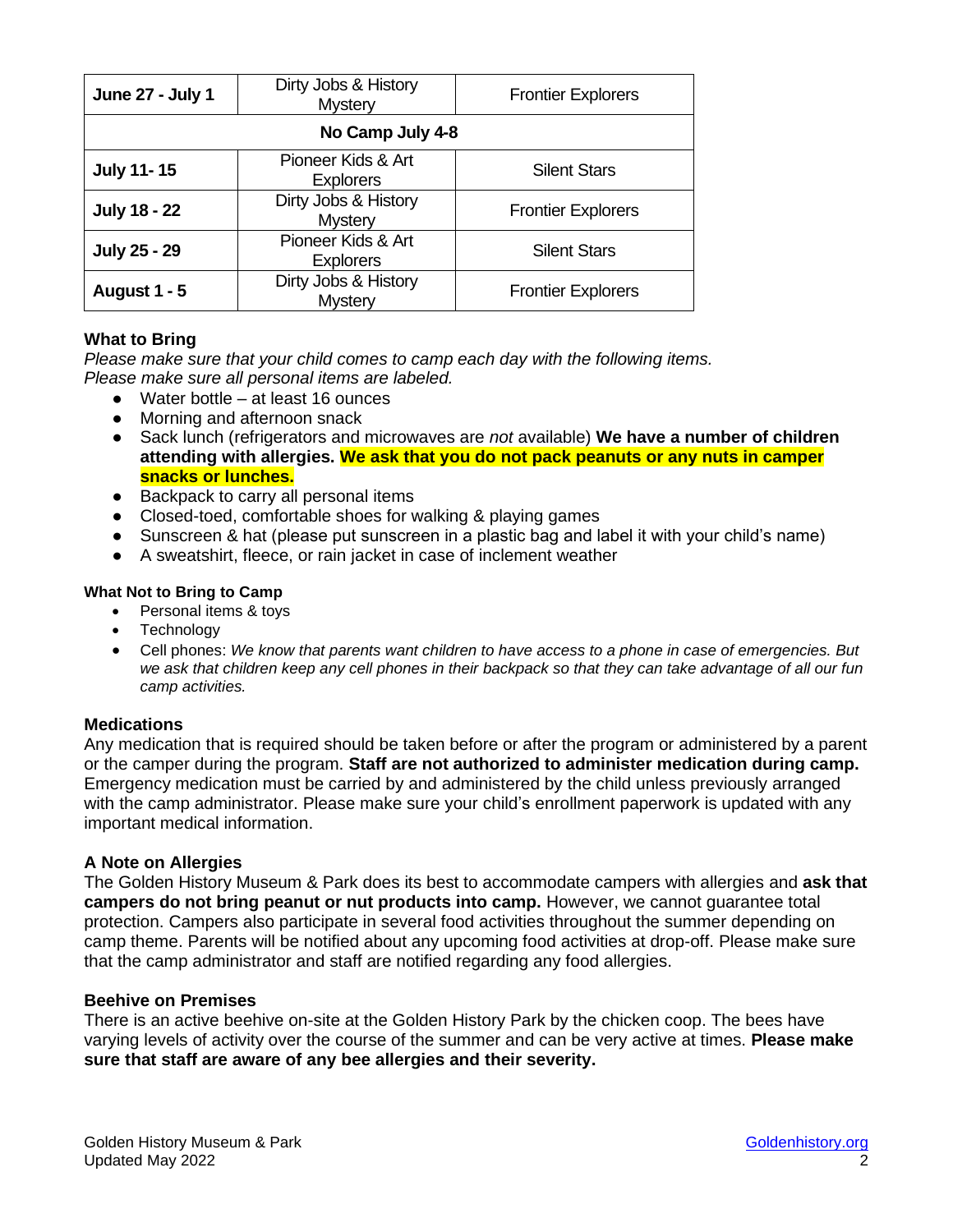# **Camp Structure**

This is a full-day camp from 9:00am – 4:00pm. Each session is scheduled for Monday through Friday. There is a younger child camp option (ages 6-8) and an older child camp option (ages 9-12) each week. There is an average ratio of 1 teacher for every 12 campers or less.

# **Field Trips**

For activities, campers and instructors may also travel throughout downtown Golden and Golden History Museum & Park's (GHM&P) locations. Parents and guardians give permission for campers to travel for field trips on foot. All field trips are within a few blocks of GHM&P facilities. Parents will be reminded of field trip weeks and days

# **Daily Schedule**

- Morning drop-off: Between 8:45am and 9:00am (please make sure you arrive by 9:00am)
- Lunch Break 12:00pm-1:00pm (all campers will each lunch together at the same time and then play a group game, supervised by camp staff)
- Evening pick-up: Between 4:00pm and 4:15pm

# Drop off and pick up will be at the Golden History Museum (923 10<sup>th</sup> St, Golden, CO 80401).

Please pick up and drop off your child(ren) during designated times. If you are dropping off or picking up a child during any time other than those defined above, please contact the camp administrator in advance as campers are in various locations within the Golden History Park.

# **Extended Care Options**

- Early Drop-off (8:00am-8:45am) \$30/ week or \$10/ day\*
- Extended Pick-up (4:15pm-5:00pm) \$30/ week or \$10/ day\*
- Both (8:00am-8:45am & 4:15pm-5:00pm) \$50/ week

During extended care options, campers are supervised by museum staff at the Golden History Museum. There will be a variety of free play activities such as crafts and games for children to participate in. **Space is limited**, we recommend you choose these options when registering in Active. **\*Fees for daily Early Drop-off or Extended Pick-up options must be paid in full on the day attended. Space is not guaranteed.** 

# **Late Pick-up Policy**

- All children must be picked up by 4:15pm unless they are signed up for Extended Pick-up.
- Any parent/ guardian that has not signed up for Extended Pick-up that arrives after 4:15pm will be charged the \$10 daily fee for Extended Pick-up per child.
- Any parent/ guardian that picks up after 5:00pm will be charged a \$15 Late Pick-up Fee per child in addition to any assessed daily fee. At this time parent/ guardians will also be contacted. If a staff member is unable to reach a parent/ guardian or emergency contact, staff will contact the non-emergency dispatch line for the City of Golden.
- All incurred fees must be paid at time of pickup.

# **Sign-in and Sign-out**

Parents/ guardians are required to sign-in and -out their child every day on paper logs. Parent/legal guardians may designate additional adult individuals to pick-up or drop-off their child during registration. All authorized adults (including parents/ guardians) **should be prepared to show photo identification** when picking up children. This is for your child's safety.

# **Behavior Expectations**